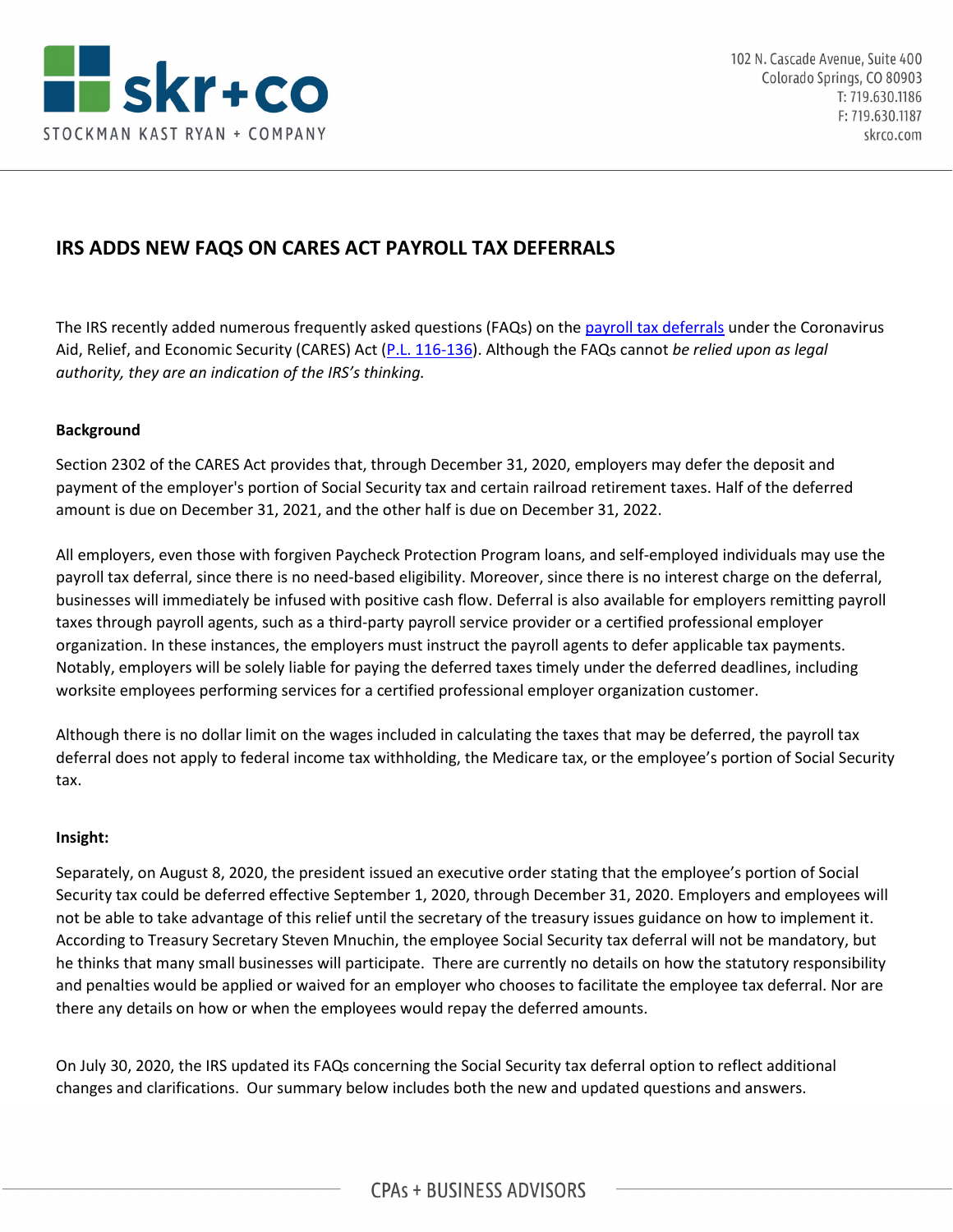

Learn more about the changes under the updated Social Security tax deferral FAQs to help your business navigate and access the benefits:

- **FAQ #3** Clarifies the distinction between a deposit and a payment towards an employment tax liability. Employers that do not have to make deposits under the CARES Act payroll tax deferral but fail to pay their employment taxes timely on the employment tax returns (e.g., Form 941) will generally owe a failure-to-pay penalty.
- **FAQ #5** Clarifies that an employer does not need to make a special election to defer its share of Social Security tax, but can do so by simply reducing its required deposits or payments for a calendar quarter by an amount up to the maximum amount of the employer's share of Social Security tax for the return period, to the extent the return period falls within the "payroll tax deferral period" (i.e., the period beginning on March 27, 2020, and ending on December 31, 2020). Additionally, if employers are entitled to refundable tax credits for paid leave under the Families First Coronavirus Response Act (FFCRA) or for qualified wages under the CARES Act employee retention credit, the employer's required deposits could be reduced even further. Employers should report the deferred taxes on the appropriate line on Form 941, *Employer's Quarterly Federal Tax Return*, such as line 13b.
- **FAQ #6** Explains how an employer can inform the IRS that it deferred deposit or payment of its share of Social Security tax due after March 27, 2020, for the first calendar quarter of 2020 under Section 2302 of the CARES Act because Form 941 was not revised for that period, thus it will show a discrepancy between the amount of the liability reported and the deposits and payments made.

## **Insight:**

Employers that deferred their share of Social Security tax for the first calendar quarter of 2020 will have a discrepancy on their first quarter Form 941 between the liabilities reported and the deposits made for such quarter. Employers should closely monitor their mailboxes for an IRS notice regarding the Form 941 discrepancy. Employers should review the notice timely and follow the instructions on how to inform the IRS that they deferred deposit of their share of Social Security tax for the period March 27, 2020, through March 31, 2020, in order to avoid penalty and interest.

- **FAQ #7** Provides that employers that file annual employment tax returns, such as Form 943, *Employer's Annual Federal Tax Return for Agricultural Employees,* Form 944, *Employer's Annual Federal Tax Return*, and Form CT-1, *Employer's Annual Railroad Retirement Tax Return*, may defer deposit and payment of the employer's share of Social Security tax as long as the deposits relate to the tax imposed on wages paid on or before December 31, 2020, during the payroll tax deferral period.
- **FAQ #8** Clarifies that an employer may only defer its share of Social Security tax that is equal to or less than their liability for its share of Social Security tax that was due to be deposited during the payroll tax deferral period or was for payment due on wages paid during the payroll tax deferral period.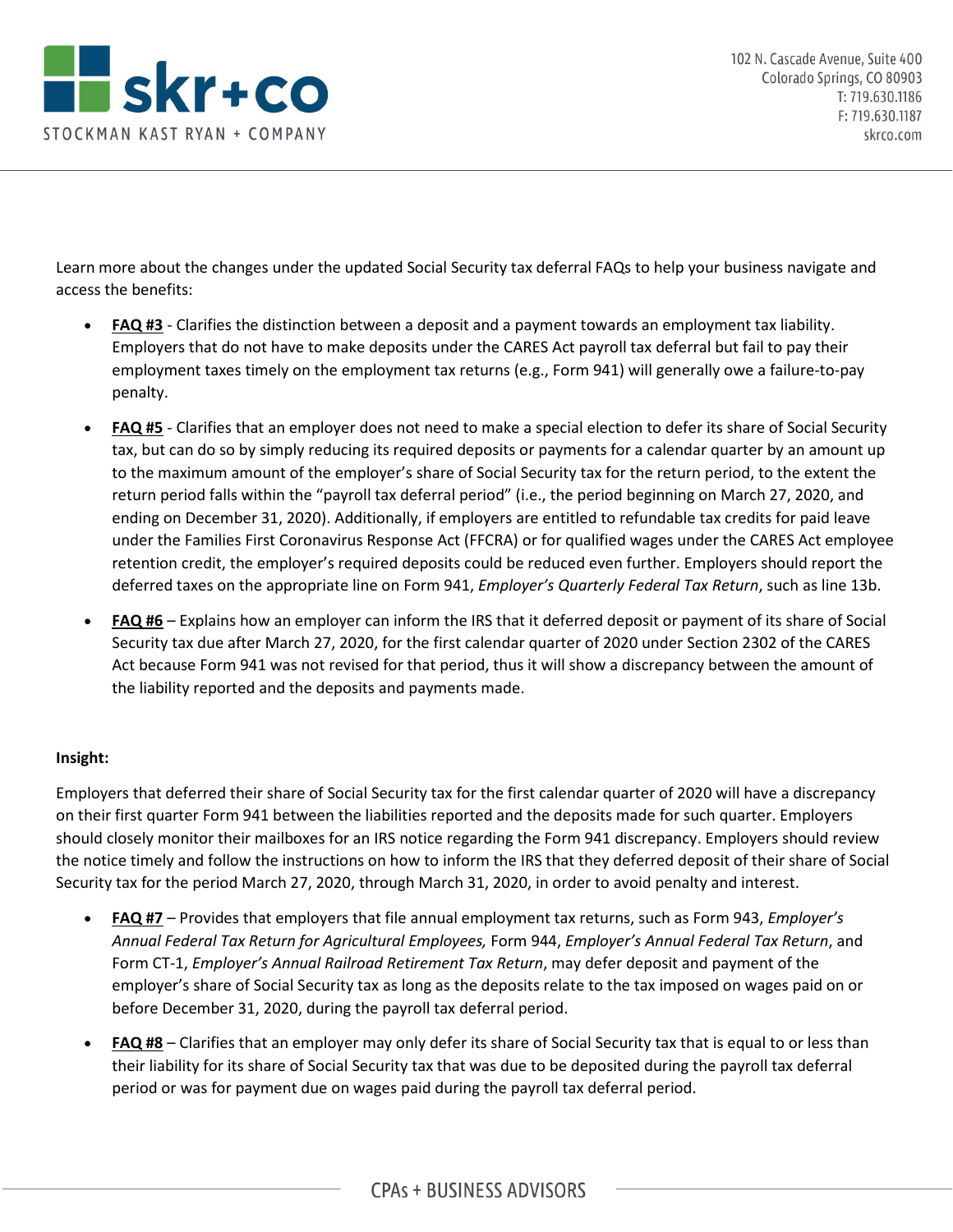

• **FAQ #9** – Clarifies that an employer that has already deposited all or any portion of its share of Social Security tax during the payroll tax deferral period may not subsequently defer payment of the tax already deposited. However, to the extent an employer reduces its liability for all or part of its share of Social Security tax based on credits already claimed on Form 941, including the Research Payroll Tax Credit, the FFCRA paid leave credits, and the CARES Act employee retention credit, the employer may receive a refund of such tax already deposited.

## **Insight:**

Prior to the release of these updated FAQs, it has been unclear to employers whether an employer is permitted to defer payment of the tax already deposited by claiming a refund or credit on Form 941. This FAQ clarifies that employers may not do so. However, the question of whether an employer is permitted to defer deposit of tax that was previously deposited by reducing the amount of tax deposit that is required for a current liability remains.

- **FAQ #10** Confirms that an employer that receives a PPP loan is entitled to defer the payment and deposit of the employer's share of Social Security tax, even if the loan is forgiven, per the PPP Flexibility Act that was enacted on June 5, 2020.
- **FAQ #11** Confirms that an employer described within Internal Revenue Code Section 3401(d)(1) or 3512(b)(1) may defer deposit and payment of its share of Social Security tax for which it is liable.
- **FAQ #14** Confirms that an employer may defer deposit and payment of its share of Social Security tax prior to applying the Research Payroll Tax Credit. Employers may claim this credit regardless of whether they defer deposit and payment of some or all of their share of Social Security tax and may also carry forward any excess amount of the Research Payroll Tax Credit to subsequent quarters. Employers can claim the Research Payroll Tax Credit by filing Form 8974, *Qualified Small Business Payroll Tax Credit for Increasing Research Activities*, and attaching it to their employment tax return (typically Form 941).
- **FAQ #15** Confirms that a tax-exempt employer may defer deposit and payment of its share of Social Security tax prior to applying the Work Opportunity Tax Credit. Tax-exempt employers can claim this credit regardless of whether they defer deposit and payment of some or all of its share of Social Security tax. Tax-exempt employers can claim the Work Opportunity Tax Credit by filing Form 5884-C, *Work Opportunity Credit for Qualified Tax-Exempt Organizations Hiring Qualified Veterans*.
- **FAQ #16** Explains that the \$100,000 next-day deposit rule is applied without regard to the deferral of the employer's share of Social Security tax; however, the amount deposited may be reduced by the deferred portion of the employer's share of Social Security taxes. The IRS provides the following example: Assume an employer accumulates \$110,000 of employment tax liabilities, including federal income tax withholding and the employee's share of Social Security tax, and defers deposit of \$20,000 for its share of Social Security tax. The employer must still deposit \$90,000 the next day under the \$100,000 rule (i.e., \$110,000 minus \$20,000).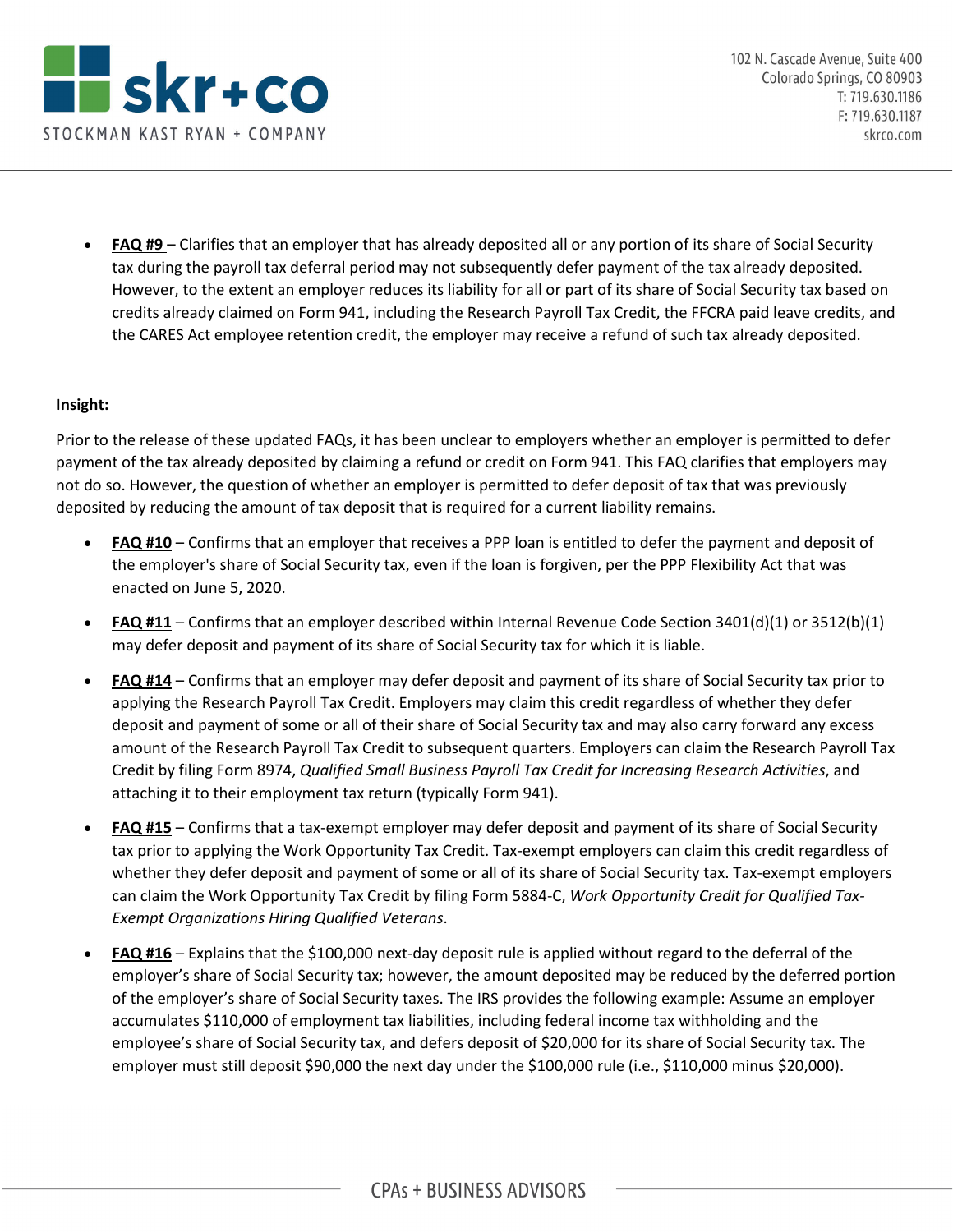

• **FAQ #17** –The IRS explains that the \$100,000 next-day deposit rule is also applied without regard to the FFCRA paid leave credits and the CARES Act employee retention credit. The FFCRA paid leave credits and the CARES Act employee retention credit are applied against the employer's share of Social Security tax imposed on wages paid for the calendar quarter, with the excess being treated as an overpayment that is refunded pursuant to Section 6402 of the Internal Revenue Code. The IRS provides a similar example as in FAQ #16: If an employer accumulates \$110,000 of liabilities and anticipates a \$20,000 employee retention credit, the employer must still deposit the next day under the \$100,000 rule but is only required to deposit \$90,000. If the employer also defers the employer's share of Social Security tax, the next-day deposit will also be reduced by the amount of the employer's share of Social Security tax deferred.

## **Insight:**

Employers should confirm with the payroll service provider or IT department that the payroll tax system is configured to handle the next-day deposit rule in connection with the payroll tax credits and deferral correctly in order to avoid late deposit penalty.

- **FAQ #20** Confirms that the IRS will issue reminder notices to employers before each applicable due date of the deferred taxes. Since each return period is treated separately for purposes of determining the amount of tax due for the period, Form 941 filers that deferred in all four quarters of 2020 may receive four reminder notices of the applicable dates in 2021 and 2022. The amounts for all four quarters will have the same due dates of December 31, 2021, and December 31, 2022.
- **FAQ #24** Explains that self-employed individuals may use any reasonable method to allocate 50% of the Social Security portion of self-employment tax attributable to net earnings from self-employment earned during the payroll tax deferral period.
- **FAQ #25** Confirms that a household employer that files Schedule H, *Household Employment Taxes*, with its individual income tax return may defer payment of the amount of its share of Social Security tax imposed on wages paid during the payroll tax deferral period.
- **FAQ #26** Explains that an employer that is otherwise eligible to defer deposits and payments of its share of Social Security tax is entitled to do so, regardless of whether it uses a third party payer such as a reporting agent, payroll service provider, professional employer organization, certified professional employer organization, or Section 3504 agent, to report and pay its federal employment taxes. The IRS indicates that if an employer uses a third party to file, report, and pay employment taxes, different rules will apply depending on the type of thirdparty payer the employer uses.
- **FAQ #27** Confirms that IRS will not revise Form CT-2, *Employee Representative's Quarterly Railroad Tax Return*, for the 2020 tax year. As a result, an employee representative that files Form CT-2 must include a statement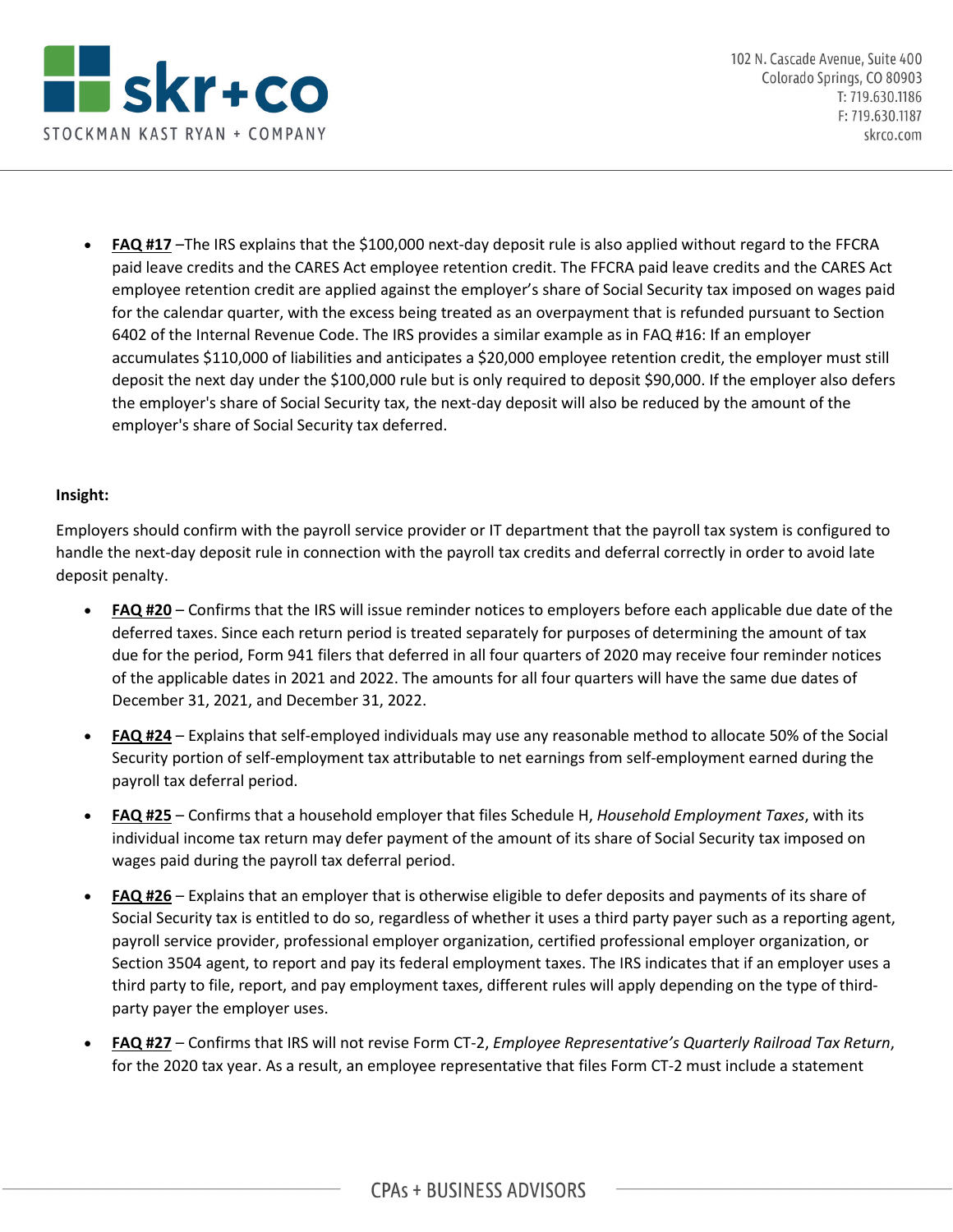

with each Form CT-2 identifying the amount of Tier 1 tax equivalent to the employer portion of Social Security tax for which deposit and payment is deferred.

- **FAQ #28** Explains the procedures in the event an employer that deposits monthly or semi-weekly initially decides to defer the deposit of its share of Social Security tax in a calendar quarter, but then deposits such tax later within that calendar quarter anyways. In this instance, the employer should not complete line 13b of Form 941. The IRS has established similar procedures for Form CT-1 and Form 943 filers.
	- $\circ$  IRS illustrates these procedures using the following example: Assume an employer is a Form 941 filer and a semi-weekly depositor with an employment tax liability of \$10,000 every two weeks in the second calendar quarter. Further, assume that the employer defers \$2,480 of its share of Social Security tax from its first deposit but deposits the amount of \$2,480 with its last deposit of \$10,000 during the same calendar quarter. This employer would report \$7,520 (\$10,000 minus \$2,480) for its first tax liability on its Form 941, Schedule B, *Report of Tax Liability for Semiweekly Schedule Depositors*, and \$12,480 (\$10,000 plus \$2,480) for its last liability on its Form 941, Schedule B.

## **Insight:**

Employers that initially deferred the deposit of their share of Social Security tax in one calendar quarter and subsequently plan to deposit such deferred tax within the same calendar quarter should consult with their payroll service provider or payroll tax department to make sure that the IRS procedures are followed in order to avoid late deposit penalty.

- **FAQ #29** Explains that an employer can pay the deferred Social Security tax it owes electronically using Electronic Federal Tax Payment System (EFTPS), by credit card or debit card, or by a check or money order. The IRS prefers that employers pay through EFTPS. If paying through EFTPS, an employer must select Form 941, the calendar quarter in 2020 to which its payment relates, and payment due on an IRS notice in EFTPS. An employer filing annual returns, like Form 943, 944, or CT-1 should select the return and 2020 tax year to make a payment.
- **FAQ #30** Clarifies that self-employed individuals or household employers that defer payment of the employer's share of the Social Security tax or 50% of the Social Security tax on net earnings from self-employment are generally ineligible for a refund because the deferral amount is a deferral of payment, not a deferral of liability. However, household employers eligible for advanceable paid leave credits under the FFCRA may receive a refund of the paid leave credits even while deferring the employer's share of Social Security tax.
- **FAQ #31** Confirms that employers that have already paid their share of Social Security tax on wages during the payroll tax deferral period may not subsequently defer the payment of the tax by filing Form 941-X, *Adjusted Employer's Quarterly Federal Return or Claim for Refund*. However, if the employer has FFCRA paid leave credits or employee retention credit, the employer may file Form 941-X to claim a refund or credit of the tax on such basis.